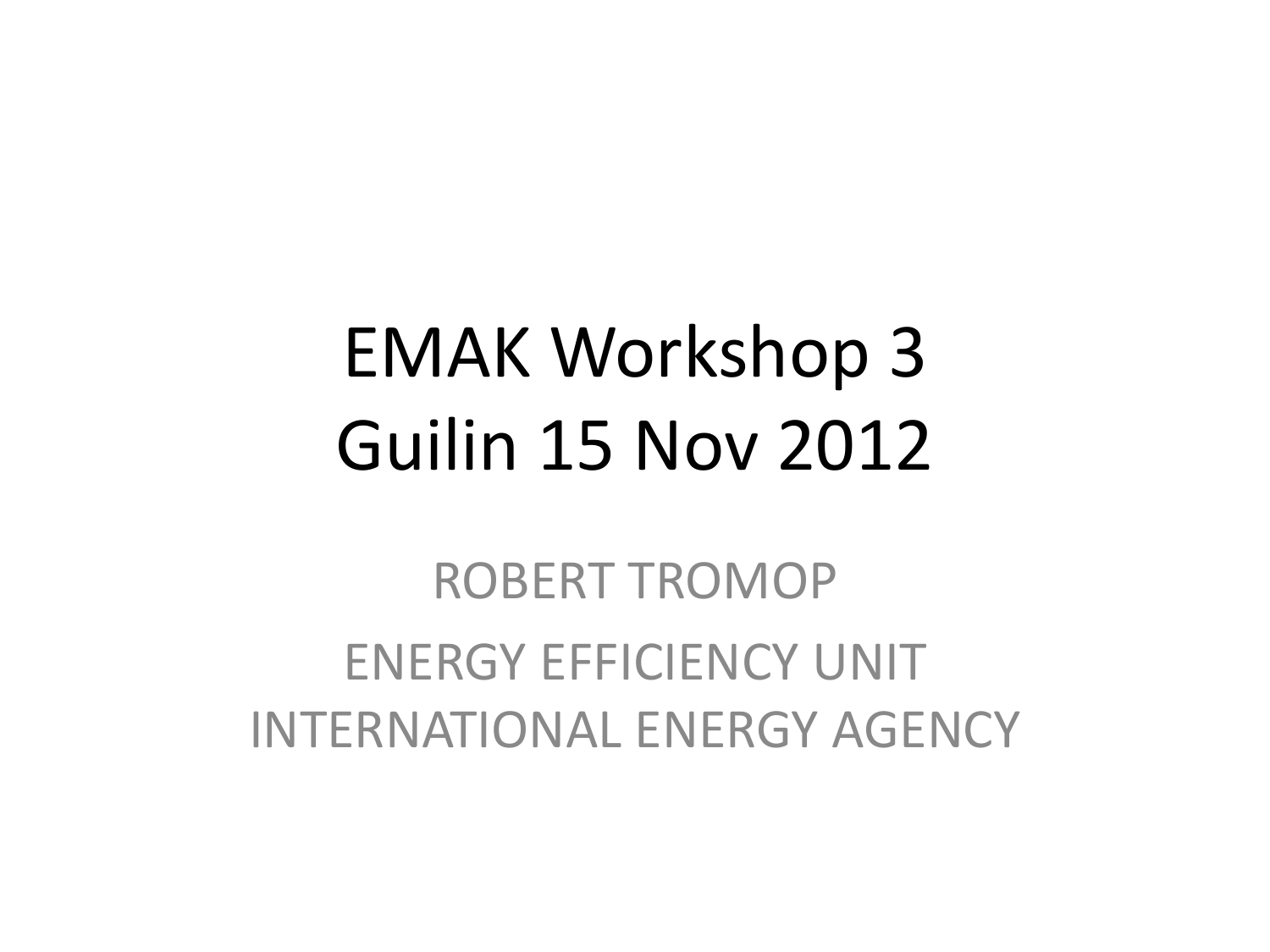## 1. The Drivers for EM

- "the government made us change"
- Good business sense growth, profit
- EE the next largest resource
- Focus on largest users or costs
- Utility, network pricing / incentives
- Global and local environmental challenges
- Business processes; ISO9000, 14000, 51000
- Product development
- Process technology developments; dry clinker,
- Crisis, recession, trade issues…
	- many drivers, not just MJs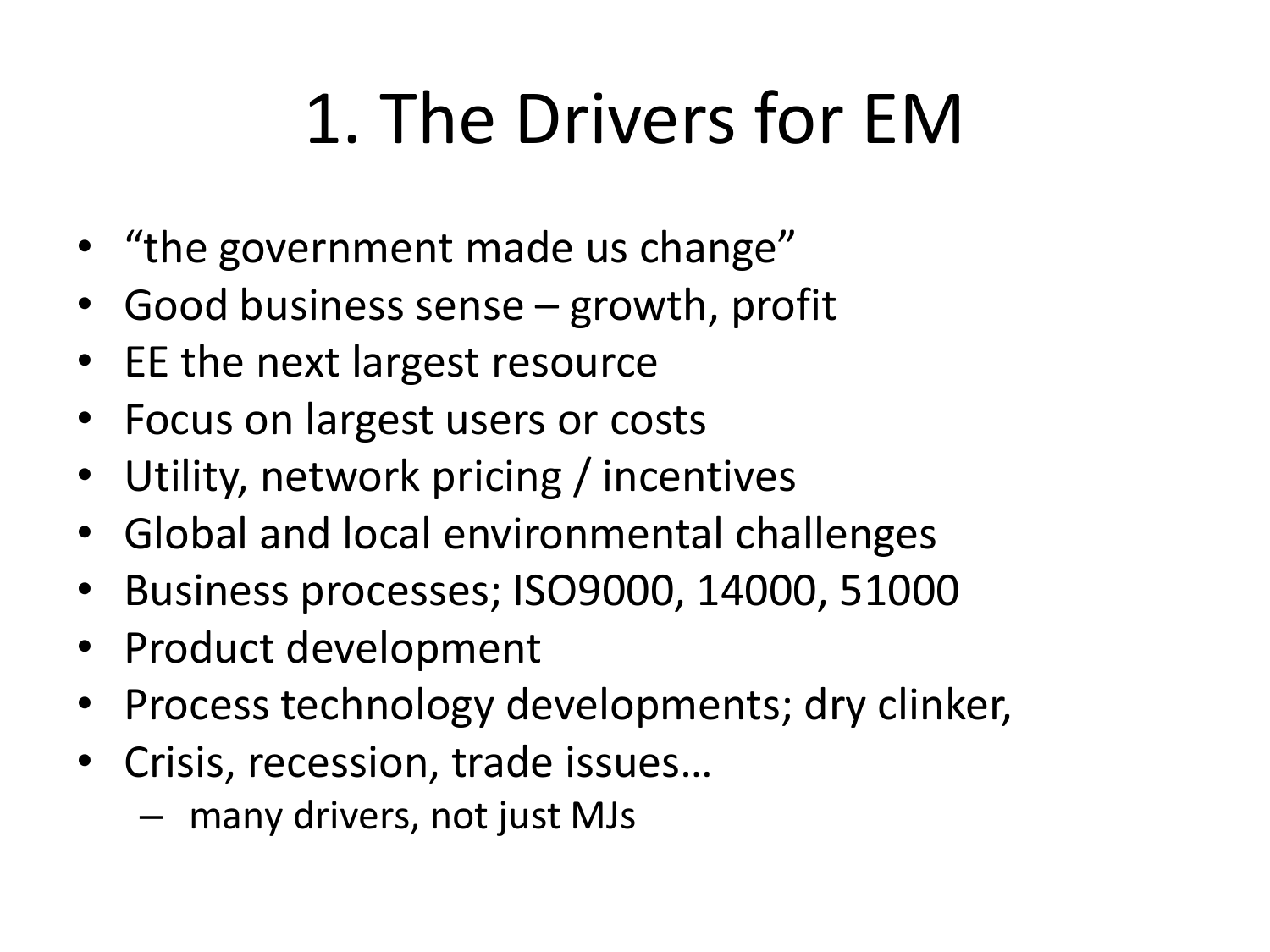#### 2. FOCUS. Substantive change from:

- Much of the potential lies in a few growing energy intensive industries: mining, metals, cement, timber & paper, chemicals…
- process EE is often limited by chemical thermodynamics, but process scale, complexity and human factors offers large EM potential
- developing country productive sectors; >50% of TCE
- EM techniques also work for commercial transport, generation,
- Broad view of drivers; productivity not just GHG
- SME; IAC, 'supportive measure' how to 'hold their hands' cost effectively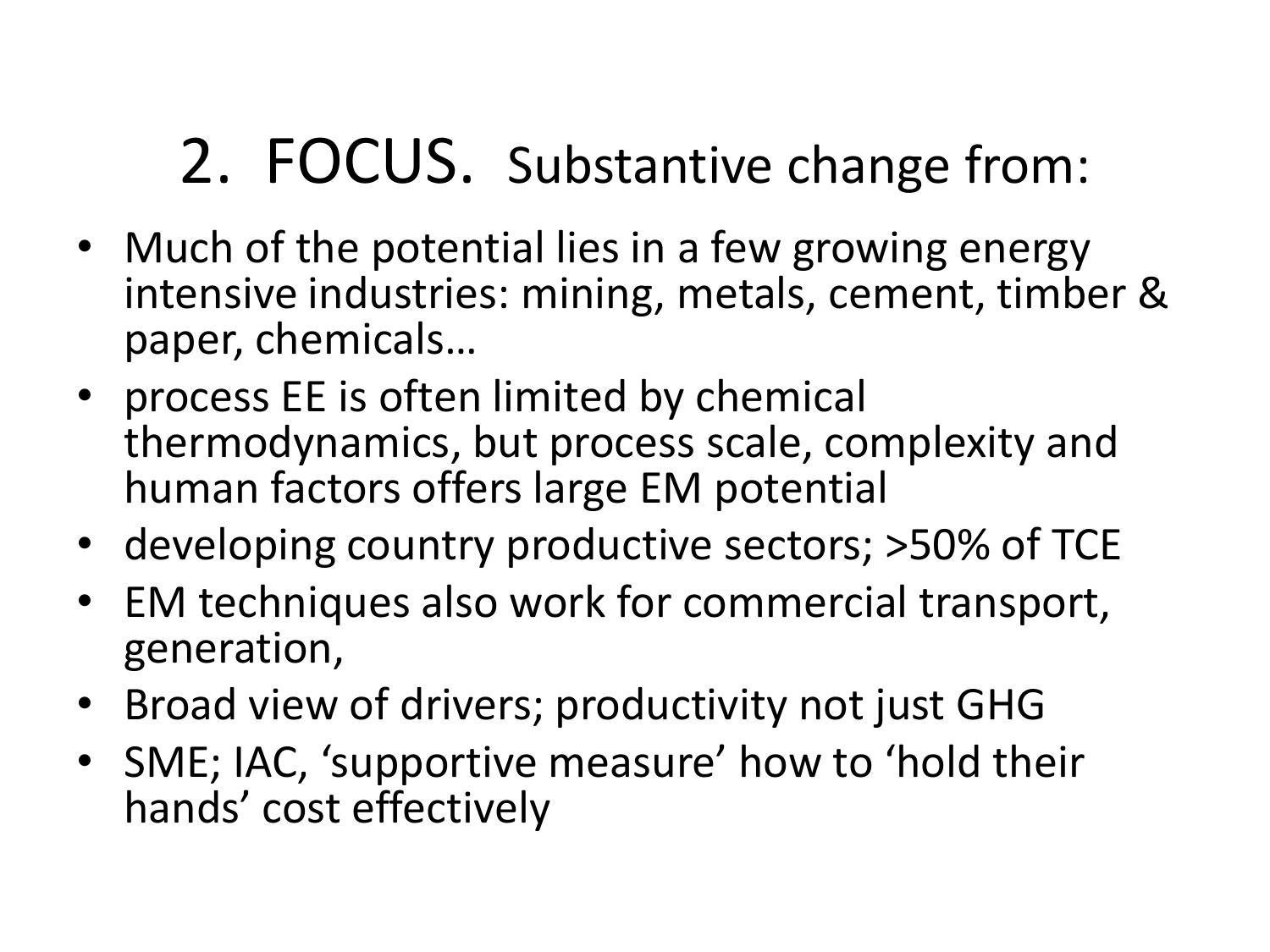# 3. EM policy options

- (Mandatory) energy saving targets
- ESCo capacity and capability, finance
- Fiscal instruments & ES certs
- Norms, targets and benchmarks
- Audits, surveys, data analysis
- MV&E, assessments, reporting, compliance,
- Energy mass thermodynamics analysis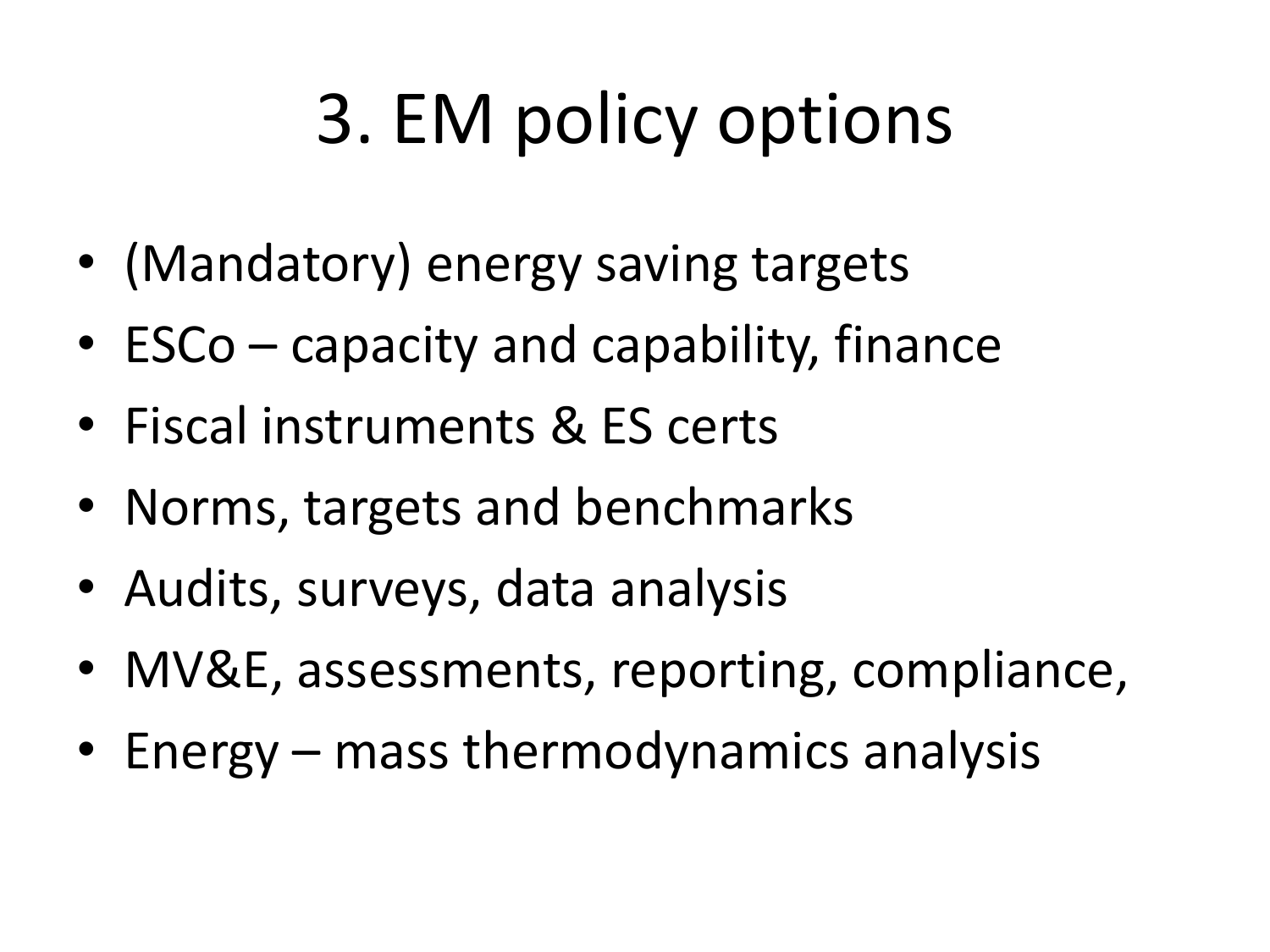## 4. EM strategies in industry

- commitment
- plans,
- leadership, people, organisation...
- data, evaluation,
- decision making,
- implementation, monitoring,
- communication,

These strategies are getting more sophisticated